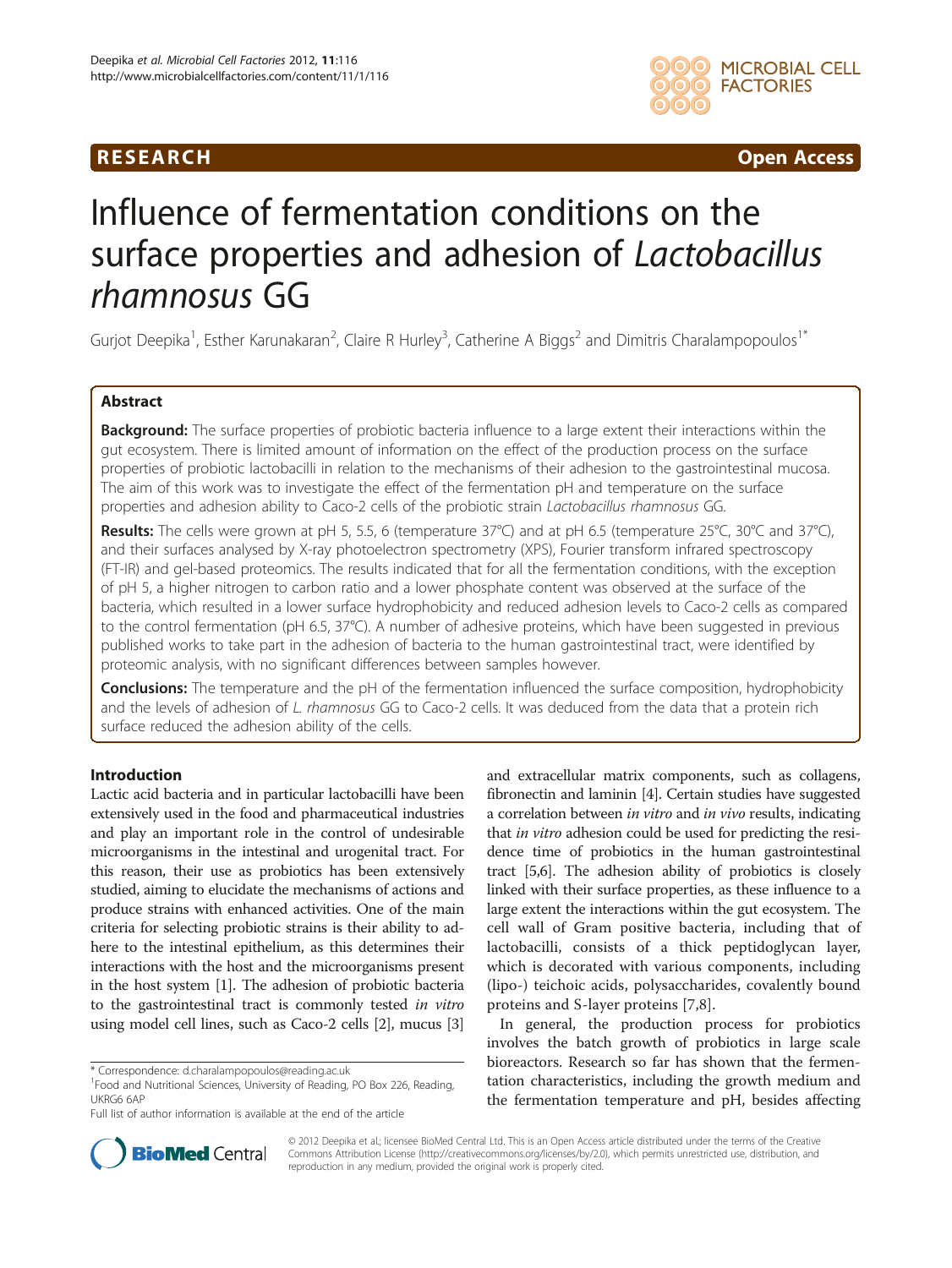the cell yield, can also affect the technological properties of the cells. These include for example their ability to survive freezing or freeze drying and storage post-drying, or survive in highly acidic solutions or in the presence of high bile concentrations [[9-12](#page-10-0)]. It has been suggested that these properties are influenced by the physiological state of the cells, and are associated with changes in the fatty acid composition, the membrane permeability or the enzymatic activities of the cells [[12,13\]](#page-10-0). Although there is a good indication of the link that exists between the production process and the physiological characteristics of the cells, there is a limited knowledge on the effect of the production process on the surface properties of probiotic lactobacilli, and on how these relate to the adhesion of the probiotic cells to the gastrointestinal mucosa. The factors that have been investigated so far, and which have been shown to influence bacterial adhesion to Caco-2 cells, include the incubation time and the composition of the growth medium [\[14,15\]](#page-10-0). Moreover, research from our group using Lactobacillus rhamnosus GG, a well-established probiotic strain, indicated that the adhesion of the bacterial cells to Caco-2 cells is influenced by the presence of proteins and non-proteinaceous compounds, such as carbohydrates and phosphate-containing compounds on the surface of the cells, and is affected by the growth time [\[15\]](#page-10-0). The aim of this work was to investigate the effect of the fermentation pH (pH 5, 6, 6.5 and uncontrolled pH) and temperature (25, 30 and 37°C, all at pH 6.5) on the surface properties of L. rhamnosus GG and on its ability to adhere to Caco-2 cells. The rationale behind this is that sub-optimal process conditions have been shown to affect the technological properties of the cells and are therefore likely that they can affect the surface properties of the cells, and consequently their adhesion abilities. This work is novel and important in our effort to understand the adhesion mechanisms and identify methodologies to manipulate the adhesion abilities of the strains. To this end, a variety of spectroscopic techniques and gel based proteomic analysis were employed to study the surface composition of the bacterial cells.

## Materials and methods

## Bacterial strain and growth conditions

Lactobacillus rhamnosus GG (ATCC 53103) was obtained from ATCC (Middlesex, UK) and was stored at −80°C in 2 ml cryovials containing 20% v  $v^{-1}$  glycerol. The inoculum was grown overnight in 10 ml de Man Rogosa Sharpe (MRS) medium (Oxoid, UK) at 37°C. The cells from the overnight culture were washed with phosphate buffered saline (PBS) (Oxoid, UK) to remove the carryover medium and then re-suspended in PBS. An aliquot from the cell suspension was used to inoculate the fermentation medium so that an initial optical density  $(OD_{600})$  of 0.2 was obtained. The fermentation medium

consisted of 20 g  $l^{-1}$  glucose (Sigma, Poole, UK), 10 g  $l^{-1}$ yeast extract (Oxoid, Basingstoke, UK),  $15 \text{ g}$   $\text{l}^{-1}$  vegetable peptone (Oxoid), 1% Tween 80 (Sigma, Poole, UK), 0.2 g  $l^{-1}$  MgSO<sub>4</sub>  $\times$  7H<sub>2</sub>O (VWR, Lutterworth, UK), 0.05 g  $l^{-1}$  MnSO4  $\times$  4H<sub>2</sub>O (VWR), and 0.1 M phosphate buffer (VWR). The fermentations were carried out anaerobically, with continuous addition of  $N_2$ , in 300 ml custom-made glass bioreactors containing 200 ml of media, at different conditions. These included various pH values, i.e. pH 6.5, pH 6, pH 5.5, pH 5 and uncontrolled pH (all at a temperature of 37°C), and temperatures, i.e. 25°C, 30°C, and 37°C (all at a pH of 6.5). The control fermentation was carried out at 37°C, with the pH at 6.5. The growth of the bacteria was monitored by measuring the  $OD_{600}$  and by viable cell counting using MRS agar (Oxoid, UK) plates. The fermentations were performed in duplicate. The cultures were incubated for up to 2 h after the end of the stationary phase, and the bacteria harvested by centrifugation (3000 g) and freeze dried in 10% sucrose (VWR) solution, as described previously [[14\]](#page-10-0). The cells were collected by centrifugation at 3000 g for 10 min and re-suspended in 5 ml of 10%  $(w v<sup>-1</sup>)$ sucrose solution to obtain an  $OD_{600}$  value of about 4. The cell suspension was frozen at −80°C and then dried in an IEC Lyoprep-3000 freeze dryer (Lyoprep, Dunstable, UK). The freeze dried cells were stored at room temperature in desiccators for further analysis.

#### X-ray photoelectron spectroscopy (XPS)

For XPS analysis, the freeze dried bacterial samples were washed 3 times with sterile ultra-pure water and the pellets were aseptically air dried on glass cover slips. These were then mounted onto the standard sample bar using double sided adhesive tape. The XPS measurements were made with a KRATOS AXIS Ultra DLD Photoelectron spectrometer at 10 kV and 15 mA, using an Al Kα X-ray source (1486.6 eV) based on a previously described method [\[15\]](#page-10-0). The takeoff angle was fixed at 90°. For each sample, the data were collected from three randomly selected locations, and the sampling area was 300  $\times$  $700 \mu$ m. The analysis consisted of a wide survey scan (160 eV pass energy; 1.0 eV step size) and a highresolution scan (20 eV pass energy; 0.1 eV step size). The binding energies of the peaks were determined using the C1s peak at 284.6 eV. The software Casa XPS 2.3.1250 was used to fit the XPS spectra peaks. No constraint was applied to the initial binding energy values, however the full width at half-maximum (FWHM) was maintained constant for the carbon contributions in a particular spectrum.

#### Fourier transform infrared spectroscopy (FT-IR)

Fourier transform infrared spectroscopy (FT-IR) was performed using an IR Prestige-21 (Shimadzu) FT-IR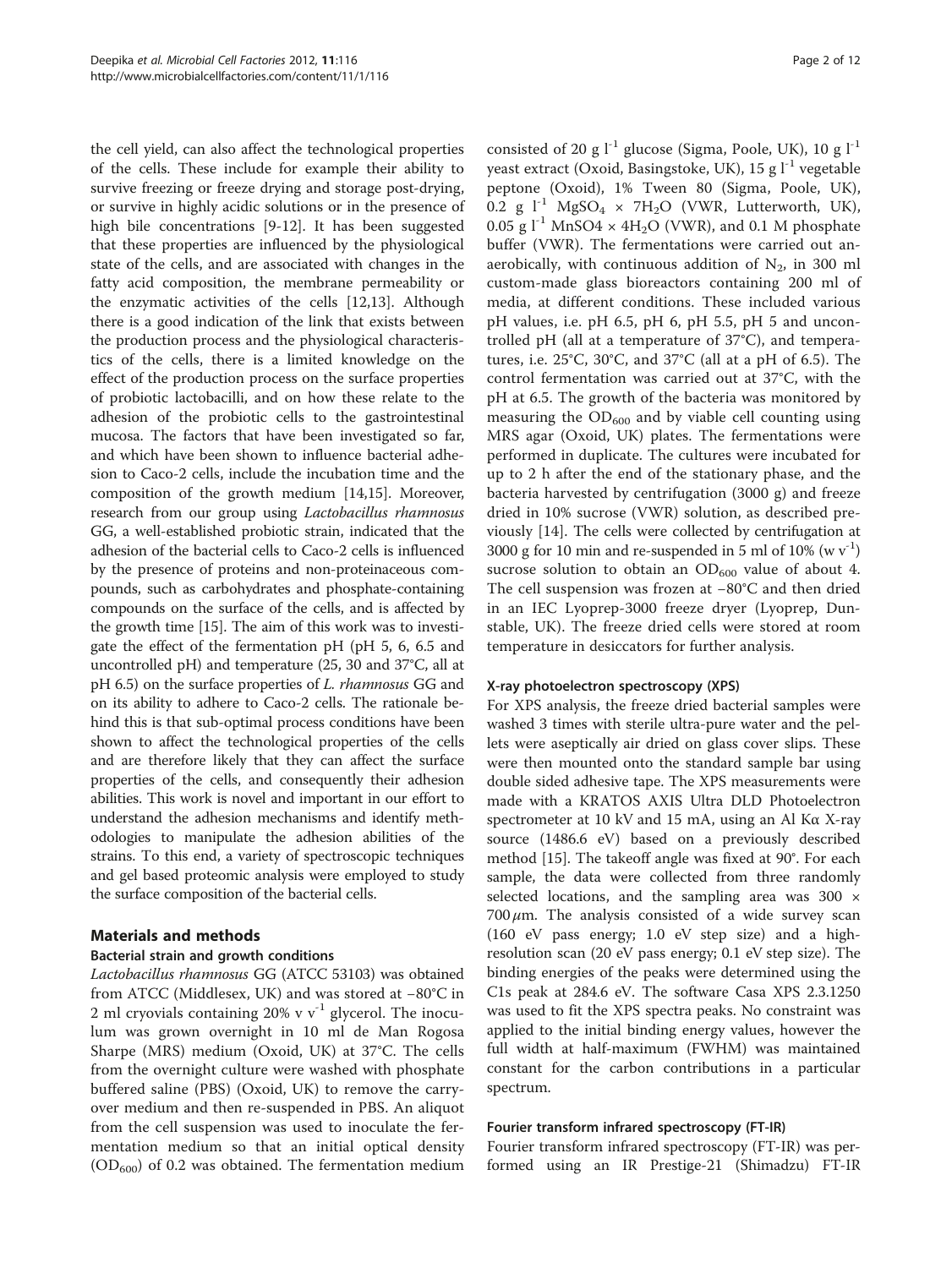spectrophotometer equipped with an attenuated total reflectance (ATR) system (Pike Technologies) as previously described [[14](#page-10-0)]. To prepare the sample, the freeze-dried bacteria were re-suspended in 1 ml of sterile deionised (DI) water; 20 μl of this cell suspension were allowed to air-dry on a diamond crystal attached to the spectrophotometer. At least 64 scans between 4000 and 900 cm-1 with a resolution of  $4 \text{ cm}^1$  were recorded for each sample using the Happ-Genzel apodisation function. Principal component analysis (PCA) of the FTIR spectra was carried out at the wave number region 800– 1800 cm-1with XLSTAT software [\(http://www.xlstat.](http://www.xlstat.com/) [com/;](http://www.xlstat.com/) version 13.1.05) using the Pearson correlation.

#### Proteomic analysis

## Extraction and SDS PAGE analysis of cell wall associated proteins

The cell wall associated proteins were extracted as described previously, with some modifications [[16](#page-10-0)]. Briefly, the freeze dried bacteria were washed and the cell pellet, corresponding to 20 ODml of culture (ODml is defined as the  $OD_{600}$  of the cell suspension multiplied by the volume of the suspension, in ml), was resuspended in 3 ml of extraction buffer (100 mM Tris– HCl, pH 8.0, 5 mM EDTA and 1 mg ml<sup>-1</sup> lysozyme), and incubated at 37°C for 3 h. The supernatant was recovered and the proteins were precipitated with ice-cold acetone. The protein pellet was solubilised in loading buffer, and the proteins separated by sodium dodecyl sulphate poly acrylamide gel electrophoresis (SDS-PAGE) using a 12% (w/v) polyacrylamide gel, following the method previously described by Laemmli (1970) [\[17](#page-10-0)]. The electrophoresis was carried out at constant voltage (120 V) until the bromophenol blue tracking dye front reached the bottom of the gel. The gels were stained with Bio-Safe Coomassie blue stain (Bio-Rad) according to the manufacturer's protocol. Low molecular weight protein markers (New England Biolabs) were used as protein standards.

## In-gel digestion of proteins using trypsin

The protein bands obtained after one dimensional gel electrophoresis were cut out, and the proteins embedded in the gel matrix were digested using trypsin [\[18](#page-10-0)]. Briefly, the Coomassie stain was washed away using ammonium bicarbonate and the proteins were reduced using dithiothreitol (DTT) and alkylated using iodoacetamide (IAA). The proteins in the gel matrix were subject to trypsin digestion overnight in the presence of ammonium bicarbonate and acetonitrile. The peptides were eluted from the gel matrix using repeated washing using formic acid, ammonium bicarbonate and acetonitrile, dried using a vacuum concentrator (Eppendorf), and stored at −20°C.

#### Protein identification

The dried peptide samples were re-suspended in 20 μl Switchos buffer (3% acetonitrile and 0.1% trifluoroacetic acid). Mass spectrometry was performed on the samples using an electrospray ionisation (ESI)-ion trap (HCT Ultra, Bruker Daltonics) coupled with an online capillary liquid chromatography system (Famos, Switchos and Ultimate from Dionex/LC Packings). The peptides were separated on a PepMap C-18 RP capillary column (Dionex/LC Packings) at a constant flow rate of 0.3  $\mu$ l min<sup>-1</sup>, with a linear gradient elution using buffer A (3% acetonitrile and 0.1% formic acid) and buffer B (97% acetonitrile and 0.1% formic acid), starting with 3% buffer A up to 35% buffer B over 45 minutes. Data acquisition was set in the positive ion mode with a mass range of 300 – 2000 m/z. Tandem mass spectrometry was performed on peptides with  $+2$ ,  $+3$ , and  $+4$  charge states.

The identification of the proteins was performed using the L. rhamnosus GG ATCC 53103 protein database, downloaded from Uniprot (<http://www.uniprot.org>). The search parameters were set at a mass tolerance of 1.2 Da, MS/MS tolerance of 0.6 Da, one missed cleavage of trypsin, oxidation of methionine, and cysteine modification with IAA. Molecular Weight Search (MOWSE) scores greater than 50, were considered significant [\[19\]](#page-10-0). The hydrophobicity of the identified proteins was determined by the hydropathy (GRAVY) index using ProtParam tool ([www.expasy.org/proteomictools/protparam\)](http://www.expasy.org/proteomictools/protparam), as described previously [\[20\]](#page-10-0).

#### Microbial adhesion to hexadecane (MATH)

The microbial adhesion to hexadecane (MATH) assay was employed to evaluate the hydrophobicity of the surface of the bacterial cells obtained from the various fermentations. The method was carried out as described previously [[21](#page-10-0)]. Briefly, the freeze-dried cells were washed with PBS and suspended in 10 mM  $KH_{2}PO_{4}$ (Sigma) to obtain an  $OD_{600} \sim 0.8$ . The pH of the suspension was adjusted to 3 with 1 M HCl. 2 ml of the bacterial cell suspension was then mixed with equal volume of hexadecane (Sigma) in a 10 ml syringe. The mixture was vortexed for 1 min and then left undisturbed for 20 min to allow complete phase separation. After equilibration, the aqueous phase was removed carefully, in order not to disturb the interfacial equilibrium, and the optical density  $(OD_{600})$  was measured. The percentage adhesion (% adhesion) was calculated using the following equation:

% adhesion to hexadecane = 
$$
\left(1 - \frac{A_1}{A_0}\right) \times 100
$$
 (1)

where  $A_0$  is the initial absorbance (at 600 nm) of the bacterial suspension and  $A_1$  is the absorbance after 20 min of incubation.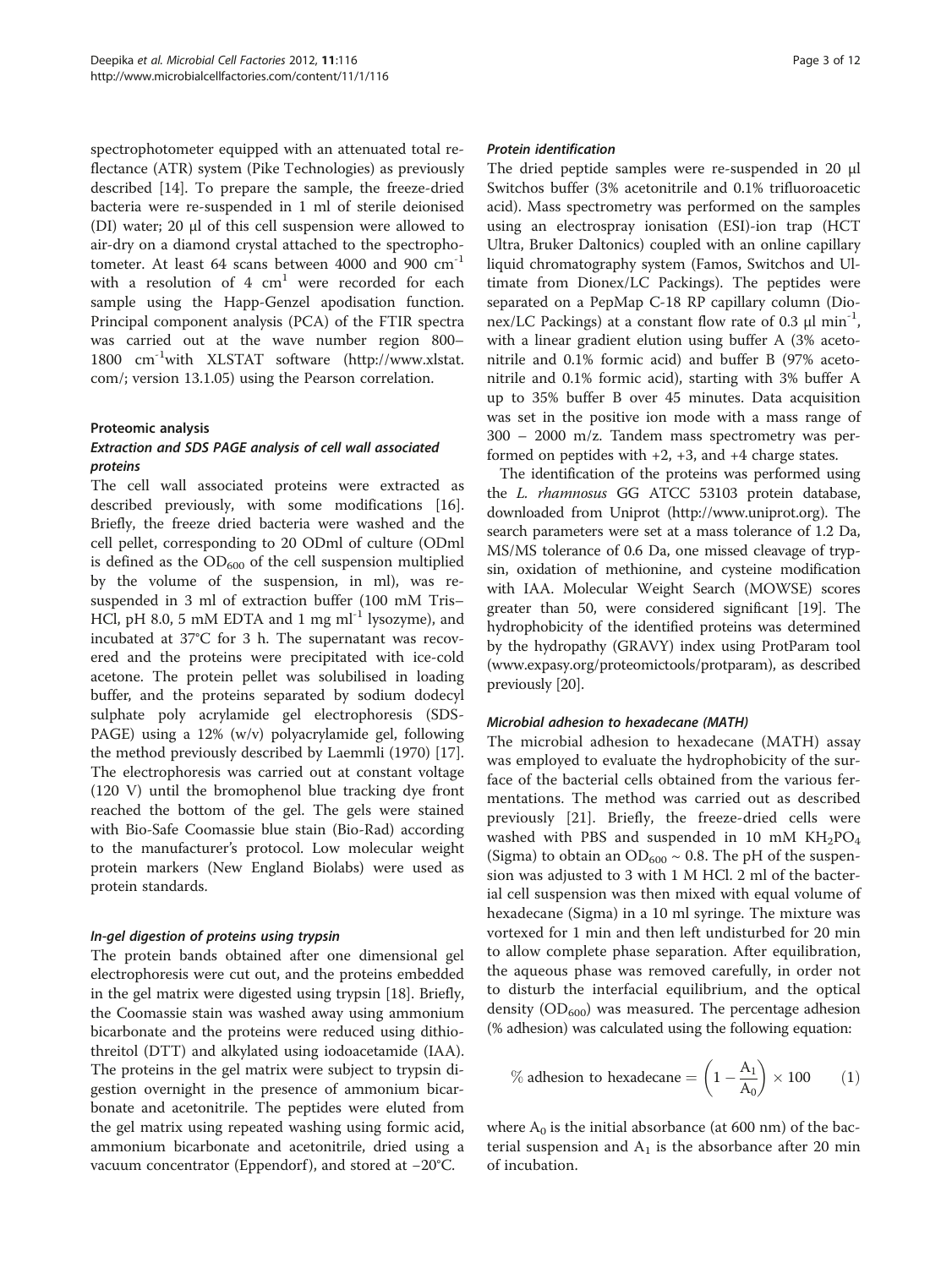#### <span id="page-3-0"></span>Adhesion to Caco-2 cells

The adhesion assay was performed as described previously [\[14\]](#page-10-0) with slight modifications. More specifically, after addition of the bacterial cells into the wells and incubation for 60 min at 37°C, in 5%  $CO<sub>2</sub>$  and 95% air, the Dulbecco's phosphate buffered saline (DPBS) (Oxoid) fraction containing unbound bacteria from each well was transferred into a sterile tube. The wells were further washed with 1 ml of DPBS to remove any nonspecifically bound bacteria, and the wash added into the same tube. The number of bacteria bound to the Caco-2 cells was determined by subtracting the number of unbound bacteria from the total number of bacteria added to the well. Each adhesion experiment was performed in triplicate.

#### Statistical analysis

For statistical comparisons, one-way ANOVA was used (with 95% confidence interval), using SPSS (IBM SPSS Inc.).

#### Results

#### Bacterial growth

Figure 1 depicts the cell growth under the different fermentation conditions. The cells grew well in most conditions, reaching a maximum  $OD_{600}$  value between 6 and 7 in about 6 h to 8 h. In the case of the fermentation carried out at 25°C, the maximum  $OD_{600}$  was around 5.5. In the case of the fermentations carried out at different pH, the growth rates  $(\mu)$  were similar ranging between 0.92  $h^{-1}$  and 1.10  $h^{-1}$ , with that of pH 5 slightly higher than the rest. In the case of the fermentations carried out at different temperatures, the cells grew slower at 30°C ( $\mu \sim 0.77$  h<sup>-1</sup>, stationary phase was reached after 10 h) than in the control fermentation, and considerably slower at  $25^{\circ}$ C (0.36 h<sup>-1</sup>, stationary phase was reached after 17 h) (Table [1](#page-4-0)).

#### XPS analysis

The elemental composition of the bacterial surfaces, resulting from integrating the C1s, O1s, N1s, and P2p peaks from the survey spectra, and the functional group compositions are presented in Table [2](#page-4-0) (Annex 1 for a representative spectrum, Additional file [1](#page-9-0)). The nitrogen appeared at a binding energy of 398.59 eV and is attributed to the amine or amide groups of proteins. The phosphorus appeared at a binding energy of 132.15 eV and is attributed to phosphate groups. The XPS peaks corresponding to C and O were analyzed at high resolution and were de-convoluted to assess the contributions from each component. The carbon peak (C1s) was fit into four components: carbon bound only to carbon and hydrogen, Cs(C,H), at 282.7 eV; carbon singly bound to oxygen or nitrogen from ethers, alcohols, amines or amides, Cs (O,N), at 284.1 eV; carbon doubly bonded to oxygen or singly bonded to two oxygen atoms from amides, carbonyls, carboxylates, esters, acetals or hemiacetals, C=O and O-C-O, at 285.4 eV; and carbon attributable to carboxylic functions, COOR, at 286.7 eV. The oxygen peak (O1s) was best fit with three contributions: oxygen double bonded with carbon or phosphorus from carboxylic acids, carboxylates, esters, carbonyls, amides, or phosphoryl groups, C=O and P=O, at 529.7 eV; and oxygen attributable to hydroxide, phosphate, acetal, or hemiacetal, C-OH, C-O-C, and PsOH, at 530.5 eV. The oxygen peak  $(O_{1s})$  was best fit with three contributions:

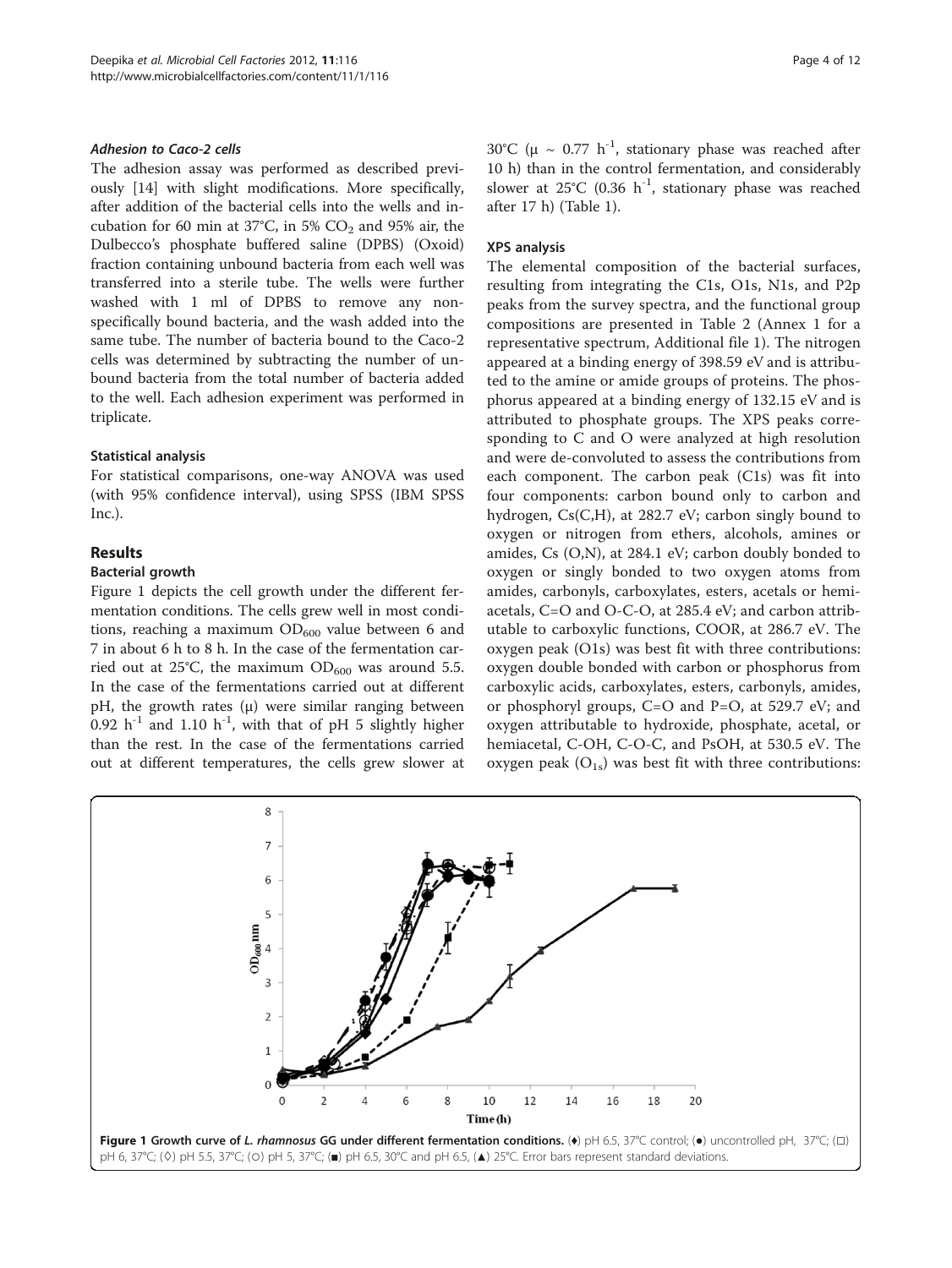<span id="page-4-0"></span>Table 1 Growth rates of L. rhamnosus GG growing at different fermentation conditions

| <b>Fermentation</b>   | Growth rate $(h^{-1})$ |
|-----------------------|------------------------|
| 37°C, pH 6.5          | 0.95                   |
| 37°C, uncontrolled pH | 0.92                   |
| 37°C, pH 6            | 0.97                   |
| 37°C, pH 5.5          | 0.95                   |
| 37°C, pH 5            | 1.10                   |
| 30°C, pH 6.5          | 0.77                   |
| 25°C, pH 6.5          | 0.36                   |
|                       |                        |

oxygen double bonded with carbon or phosphorus from carboxylic acids, carboxylates, esters, carbonyls, amides, or phosphoryl groups,  $C=O$  and  $P=O$ , at 529.7 eV; oxygen attributable to hydroxide, phosphate, acetal, or hemiacetal, C-OH, C-O-C, and P-OH, at 530.5 eV; and oxygen attributable to trapped water, at 534.5781 eV [[22\]](#page-10-0).

The survey scans revealed that the bacterial cell surface from all the fermentations consisted mainly of C, O and N. Small amounts of P were detected on the surface of the bacteria from the control fermentation (pH 6.5, 37°C), as well as from the fermentations carried out at pH 6 (37°C) and at 25°C (pH 6.5). Compared to the control fermentation, the cells from all the fermentations that were carried out exhibited higher nitrogen to carbon ratios (N/C), whereas the O/C ratios were in some cases slightly lower (pH 5, pH 5.5, pH 6, 30°C and 25°C), or slightly higher (uncontrolled pH). In respect to the functional components, the cells from the control

fermentation and the fermentation carried out at pH 5 showed a higher concentration of O-(C,P) and a lower concentration of  $O=(C,P)$  compared to the rest of the fermentations. Although the differences were small, the cells from the control fermentation and the fermentation carried out at pH 5 showed higher C-(N,O) concentrations compared to the rest.

## FT-IR analysis

Figure [2](#page-5-0) presents the FT-IR spectra of the bacterial cells grown in the different fermentation conditions. The absorption band assignments corresponding to the functional groups of macromolecules are summarised in Table [3.](#page-5-0) Among the samples, differences were observed in the carbohydrate region  $(1200 - 950 \text{ cm}^{-1})$  of the spectra, and also in the areas corresponding to the stretching of phosphate groups  $(\sim 1225 \text{ cm}^{-1})$  and of the C=O and C-N groups in the amide I and II bands, respectively. In particular, in the cells from the fermentations carried out at 25°C and 30°C, peak shifts were observed in the carbohydrate region, whereas in the cells from the uncontrolled pH fermentation, a peak shift was observed in the phosphate region.

Principle Component Analysis (PCA) was performed on the data (see Additional file [2:](#page-9-0) Figure S1). The PCA showed that the 25°C 6.5 pH sample clustered separate from the rest and control conditions were significantly different from the rest of the conditions. Though the subtle differences observed were not picked in the PCA analysis and were not statistically significant, they possibly can have an effect on the surface properties.

|                | Control pH 6.5, 37°C | Uncontrolled pH 37°C | pH 6 37°C         | pH 5.5 37°C      | pH 5 37°C        | 30°C pH 6.5      | 25°C pH 6.5      |
|----------------|----------------------|----------------------|-------------------|------------------|------------------|------------------|------------------|
| <b>Total C</b> | $66.73 \pm 2.26$     | $63.70 \pm 5.3$      | $65.87 \pm 0.7$   | $69.62 \pm 4.2$  | $68.81 \pm 0.5$  | $71.21 \pm 7.4$  | $66.34 \pm 1.1$  |
| Total O        | $27.58 \pm 2.6$      | $30.70 \pm 3.3$      | $25.72 \pm 0.4$   | $20.60 \pm 3.3$  | $24.78 \pm 0.3$  | $24.61 \pm 0.2$  | $24.61 \pm 1.4$  |
| <b>Total N</b> | $4.49 \pm 0.4$       | $5.86 \pm 0.5$       | $7.58 \pm 1.2$    | $9.03 \pm 2.6$   | $6.45 \pm 0.5$   | $6.88 \pm 1.1$   | $8.01 \pm 0.4$   |
| <b>Total P</b> | $1.20 \pm 0.5$       |                      | $0.83 \pm 0.3$    |                  |                  |                  | $1.04 \pm 0.3$   |
| O/C            | $0.41 \pm 0.04$      | $0.48 \pm 0.06$      | $0.39 \pm 0.01$   | $0.30 \pm 0.05$  | $0.36 \pm 0.01$  | $0.35 \pm 0.03$  | $0.37 \pm 0.02$  |
| N/C            | $0.07 \pm 0.01$      | $0.09 \pm 0.01$      | $0.11 \pm 0.02$   | $0.13 \pm 0.04$  | $0.09 \pm 0.01$  | $0.10 \pm 0.01$  | $0.12 \pm 0.01$  |
| P/C            | $0.02 \pm 0.01$      |                      | $0.01 \pm 0.01$   |                  |                  |                  | $0.02 \pm 0.01$  |
| $C-(C,H)$      | $31.68 \pm 3.06$     | $46.04 \pm 7.52$     | $35.19 \pm 2.70$  | $44.13 \pm 6.90$ | $31.68 \pm 2.19$ | $36.93 \pm 0.71$ | $34.82 \pm 4.97$ |
| $C-(O,N)$      | $45.79 \pm 2.11$     | $37.81 \pm 3.62$     | $42.80 \pm 1.7$   | $31.20 \pm 7.80$ | $46.51 \pm 1.38$ | $40.56 \pm 0.60$ | $43.9 \pm 3.91$  |
| $C = 0, 0-C-0$ | $17.62 \pm 0.81$     | $16.07 \pm 2.24$     | $19.11 \pm 1.05$  | $19.28 \pm 1.35$ | $18.62 \pm 0.72$ | $18.25 \pm 1.44$ | $18.92 \pm 0.97$ |
| <b>COOR</b>    | $4.91 \pm 3.26$      | $1.26 \pm 0.33$      | $2.91 \pm 0.27$   | $1.59 \pm 0.31$  | $3.21 \pm 0.25$  | $4.27 \pm 1.54$  | $2.41 \pm 0.30$  |
| $O-(C,P)$      | $71.64 \pm 2.30$     | $65.74 \pm 3.47$     | $68.39 \pm 4.20$  | $52.77 \pm 0.29$ | $70.94 \pm 1.02$ | $56.38 \pm 0.69$ | $58.52 \pm 6.30$ |
| $O = (C, P)$   | $21.79 \pm 2.27$     | $30.48 \pm 1.10$     | $4.33 \pm 0.12$   | $47.40 \pm 6.05$ | $21.53 \pm 1.58$ | $37.27 \pm 1.80$ | $32.96 \pm 4.92$ |
| $O-H-O$        | $6.56 \pm 3.75$      | $1.78 \pm 0.33$      | $27.21 \pm 30.43$ | $4.37 \pm 2.21$  | $7.53 \pm 0.57$  | $6.36 \pm 1.11$  | $3.92 \pm 0.11$  |

Table 2 XPS analysis of freeze dried L. rhamnosus GG cells produced at different fermentation conditions: pH 6.5, 37°C (control); pH uncontrolled, 37°C; pH 6, 37°C; pH 5.5, 37°C; pH 5, 37°C; pH 6.5, 30°C and pH 6.5, 25°C

Results are presented as mean  $\pm$  SD (standard deviation).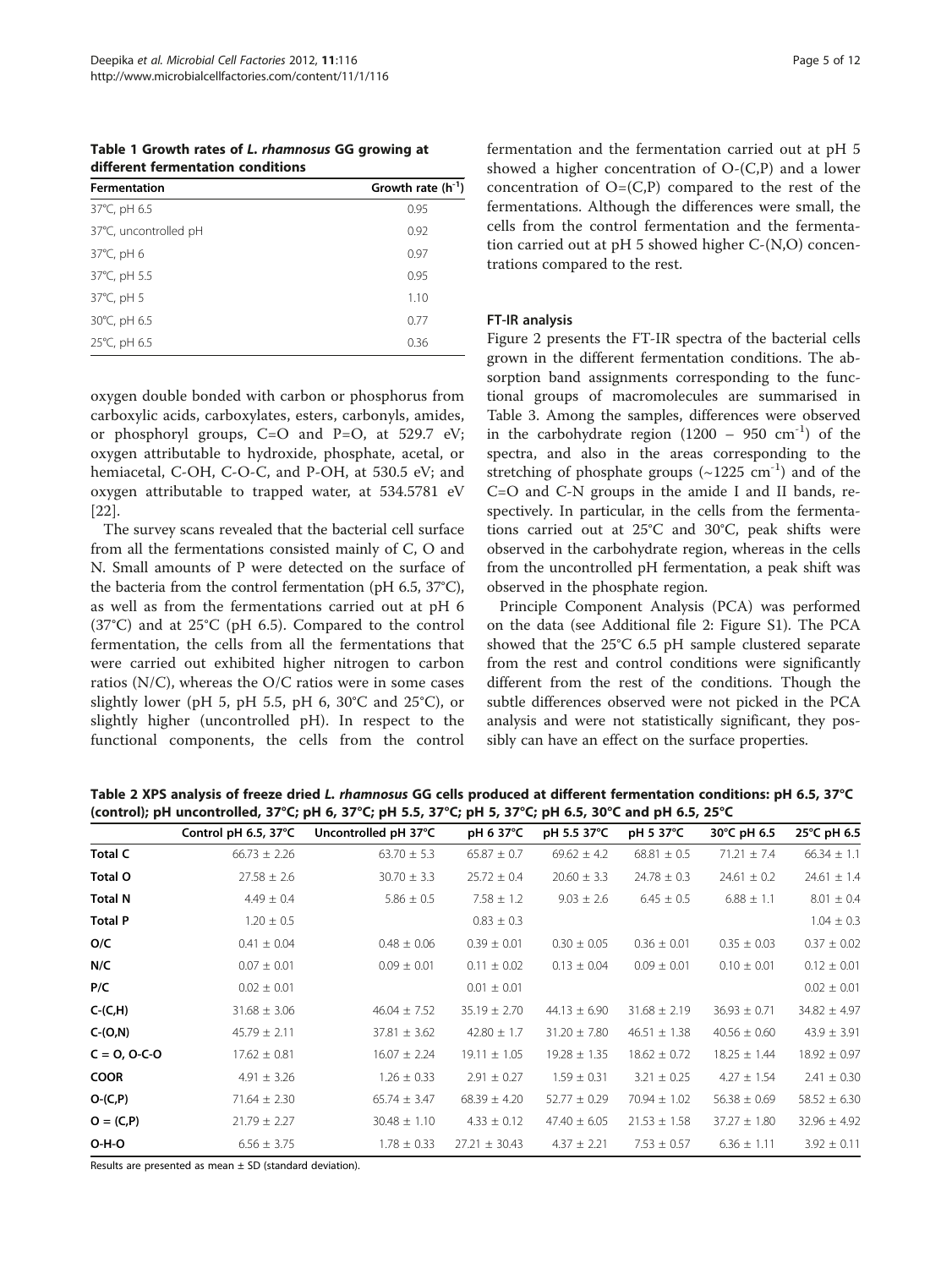<span id="page-5-0"></span>

## Surface protein profile

The SDS PAGE analysis showed similar protein profiles between the different fermentation conditions. Figure [3](#page-6-0) depicts a representative gel of the surface proteins of the control fermentation (37°C, pH 6.5) and the uncontrolled fermentation (37°C, uncontrolled pH). In total, 82 proteins were identified at the surface of the cells by proteomic analysis (Annex 2, Additional file [3\)](#page-9-0), with the

| Table 3 Functional group assignment of FT-IR spectra (adapted from [17]) |  |  |  |  |  |  |  |
|--------------------------------------------------------------------------|--|--|--|--|--|--|--|
|--------------------------------------------------------------------------|--|--|--|--|--|--|--|

| $(cm-1)$  | Wave number Functional group assignment                                                                                         |
|-----------|---------------------------------------------------------------------------------------------------------------------------------|
| 1739-1725 | stretching CdO of ester functional groups from membrane lipids and fatty acids; stretching CdO of carboxylic acoid              |
| 1647      | stretching CdO in amides (amide I band); bending -NH and -NH2 of amines                                                         |
| 1548      | N-H bending and C-N stretching in amides (amide II band); bending -NH and -NH2 of amines                                        |
| 1402      | symmetric stretching for deprotonated COO- group                                                                                |
| 1453      | bending CH2/CH3 (scissoring)                                                                                                    |
| 1384      | symmetric stretching of COO-; bending CH2/CH3                                                                                   |
| 1305      | vibration C-N from amides                                                                                                       |
| 1300-1250 | vibrations of C-O from esters or carboxylic acids                                                                               |
| 1262      | vibrations of -COOH and C-O-H; double bond stretching of > PdO of general phosphoryl groups and phosphodiester of nucleic acids |
| 1225      | stretching of PdO in phosphodiester of nucleic acids                                                                            |
| 1225      | stretching CdO in phosphates                                                                                                    |
| 1200-950  | asymmetric and symmetric stretching of PO2- and P(OH)2 in phosphate; vibration of C-OH, C-O-C, and C-C of polysaccharides       |
| 1085      | stretching PdO of phosphodiester, phosphorylated proteins, or polyphosphate products                                            |
| 976       | symmetric stretching vibration of phosphoryl groups                                                                             |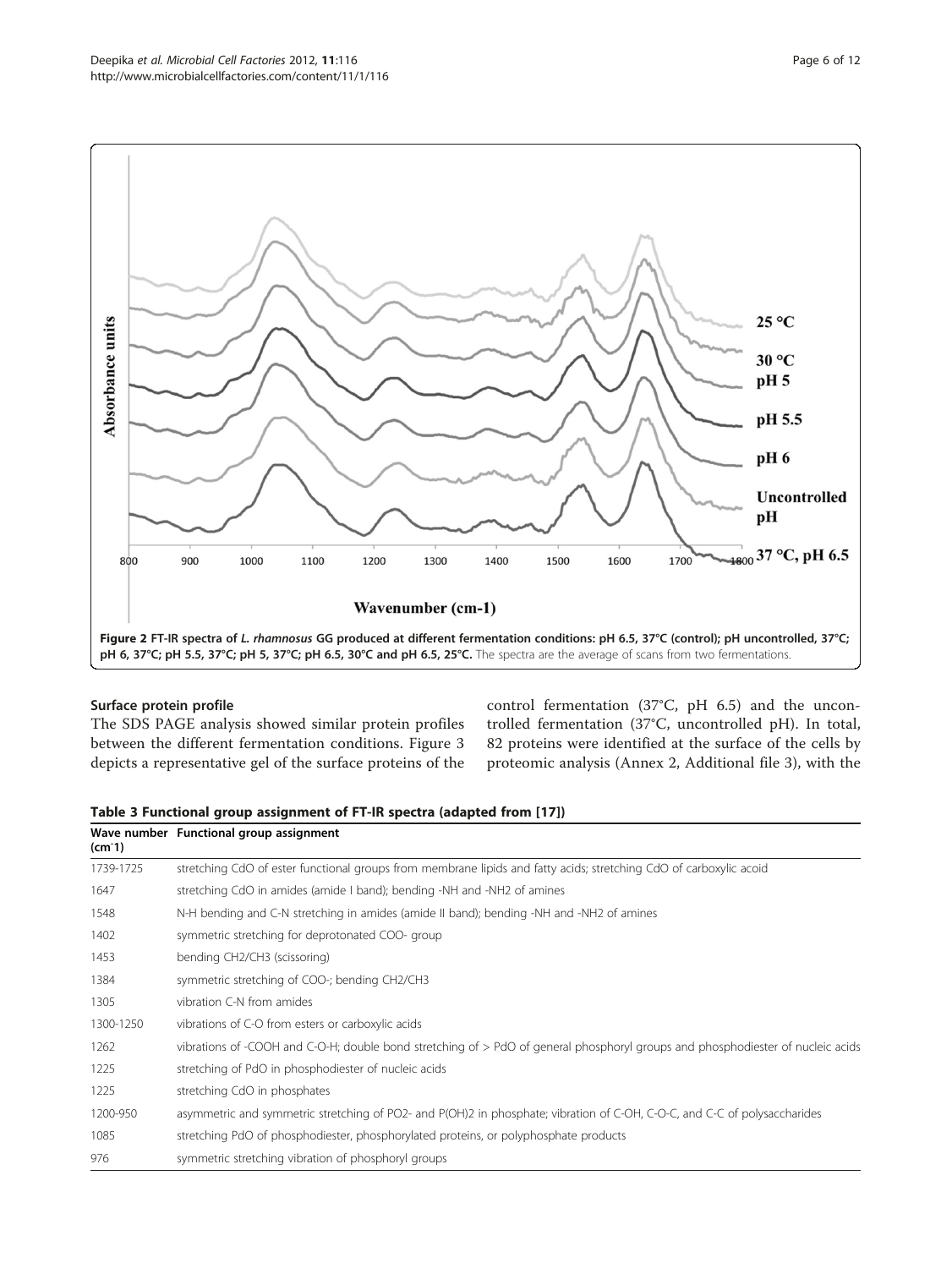<span id="page-6-0"></span>

majority of them being common for all fermentations. Table 4 lists the most important surface-associated proteins that were identified on the surface of the cells, and which were previously shown or suggested to be involved in the adhesion of lactobacilli or other Gram positive bacteria to various cell lines, mucus, and extracellular matrix components. Four proteins that have been commonly associated with the adhesion of various lactobacilli to the gastrointestinal mucosa, namely αenolase, elongation factor Tu (EF-Tu), glyceraldehyde-3 phosphate dehydrogenase (GAPDH), and GroES chaperonin were identified on the cell surface. The GRAVY index suggested that all these proteins had a hydrophilic character.

## Cell surface hydrophobicity

Figure [4](#page-7-0) presents the results from the MATH assay. It can be observed that the highest hydrophobicity value was obtained for the cells grown at pH 5, which showed almost 100% adhesion to hexadecane, and significantly ( $p < 0.05$ ) higher than the control fermentation. The cells from all the other fermentations were significantly ( $p < 0.05$ ) less hydrophobic compared to the control fermentation.

## Adhesion to Caco-2 cells

Figure [5](#page-7-0) presents the results from the adhesion of the bacterial cells, obtained from the different fermentations, to Caco-2 cells. The maximum adhesion value, almost 120 bacteria per Caco-2 cell, was obtained for the cells from the fermentation carried out at pH 5, and was followed by the control fermentation. The bacterial cells from the rest of the fermentations were significantly  $(p < 0.05)$  less adhesive than the cells from the control fermentation. Similarly to the hydrophobicity trend, the bacterial cells that were grown at suboptimal temperatures (25°C, 30°C) were significantly ( $p < 0.05$ )

Table 4 List of proteins identified on the surface of L. rhamnosus GG that have been associated with adhesion to cell lines, mucin and extracellular matrix components

| <b>Protein names</b>                 | <b>Strain</b>   | Site of adhesion                 | Reference  | Mass kDa |
|--------------------------------------|-----------------|----------------------------------|------------|----------|
| 10 kDa chaperonin                    | Staph. aureus   | $NT^*$                           | $[50]$     | 10       |
| 30S ribosomal protein                | L. rhamnosus GG | NT                               | $[49]$     | 47       |
| 50S ribosomal protein                | Strep. pyogenes | NT                               | $[51]$     | 12       |
| 60 kDa chaperonin (GroEL)            | L. johnsonii    | Human intestinal cells and mucus | $[52]$     | 57       |
| Aminopeptidase C                     | L. rhamnosus GG | NT                               | [49,53]    | 51       |
| Cell division protein                | Staph. aureous  | <b>NT</b>                        | $[50]$     | 78       |
| Elongation factor Tu<br>L. plantarum |                 | Porcine mucin; Caco-2 cells      | [16, 42]   | 44       |
| Endopeptidase O                      | L. rhamnosus GG | NT                               | $[49]$     | 73       |
| Enolase                              | L. plantarum    | Fibronectin                      | $[54]$     | 47       |
| <b>GAPDH</b>                         | L. plantarum    | Porcine mucin; Caco-2 cells      | [16,42,49] | 37       |
| GMP synthase                         | L. plantarum    | Porcine mucin                    | $[16]$     | 58       |
| Phosphoglycerate kinase              | L. rhamnosus GG | NT                               | $[49]$     | 42       |
| Trigger factor                       | L. plantarum    | Porcine mucin                    | $[16]$     | 50       |
| Triosephosphate isomerase            | L. rhamnosus GG | NT                               | $[49]$     | 27       |
|                                      |                 |                                  |            |          |

NT\*: not tested.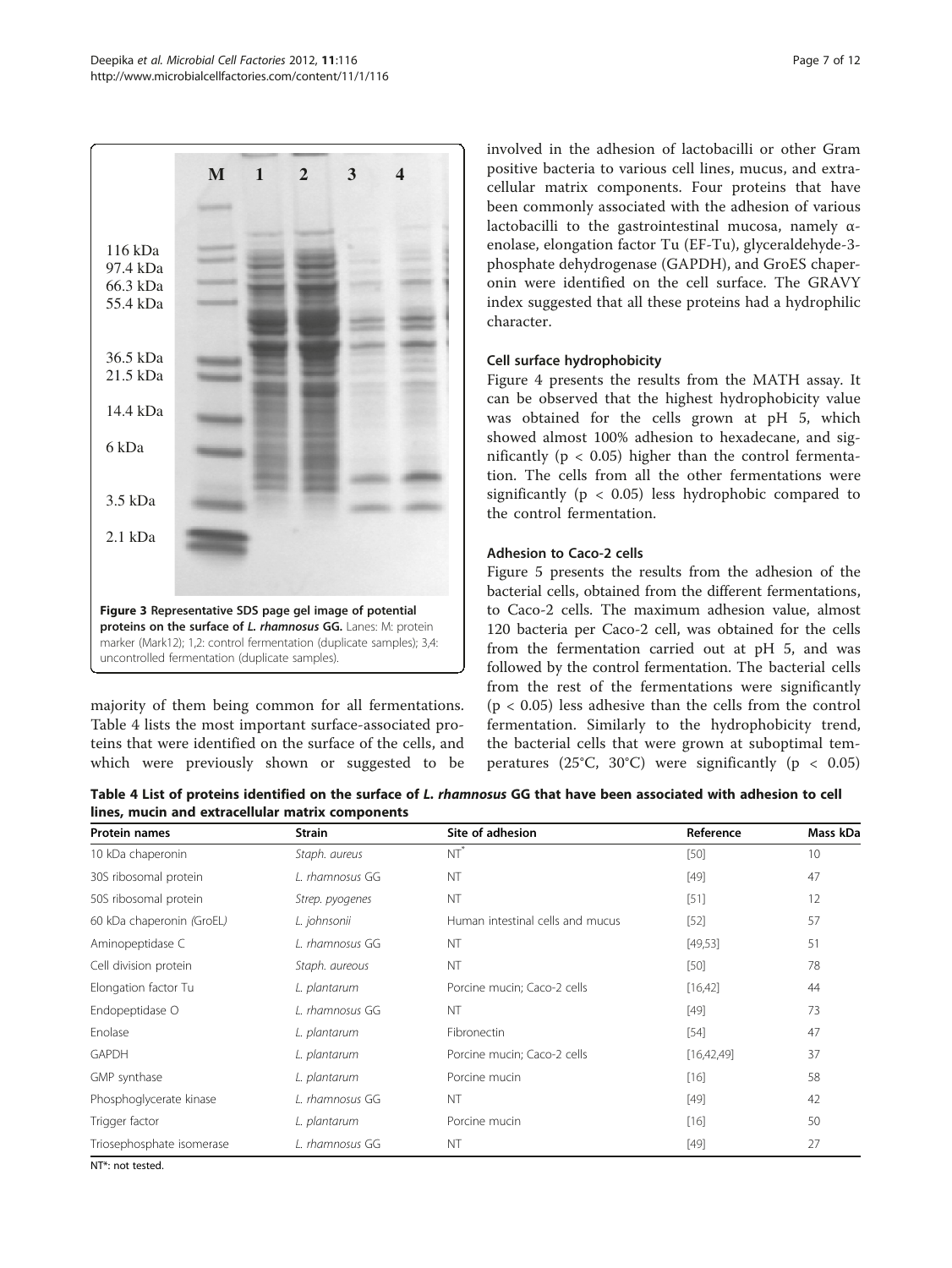<span id="page-7-0"></span>

less adhesive than the bacterial cells grown at suboptimal pH (5, 5.5, 6).

### **Discussion**

The aim of this work was to evaluate the effect of the fermentation conditions, and in particular the pH and temperature, on the surface properties of L. rhamnosus GG and its adhesion to Caco-2 cells. The influence of the production process on the surface characteristics and adhesion abilities of probiotic lactobacilli is a relatively unexplored area. Recent studies from our research group and other published works have shown that the incubation time and the composition of the fermentation medium are important factors [\[7,14,23](#page-10-0)], whereas studies focusing on the downstream processing, e.g. drying of

probiotics, have shown that drying affects the physicochemical surface properties of Lactobacillus cells [[24](#page-10-0),[25](#page-10-0)]. Identifying possible ways to control the surface properties of the bacterial cells is very important in order to produce cells with enhanced functionality. This is the first study of its kind that looks at the fermentation and processing part and tries to relate the physical and biochemical properties of the bacterial cells to find answers related to the functional aspects of the probiotics, such as adhesion to the human GI tract.

It can be deduced from the growth curves in Figure [1](#page-3-0) that carrying out the fermentation at suboptimal temperatures (i.e. 25°C and 30°C) resulted in lower growth rates, and in the case of the 25°C to a lower final cell density too, compared to 37°C. In contrast, the pH of the

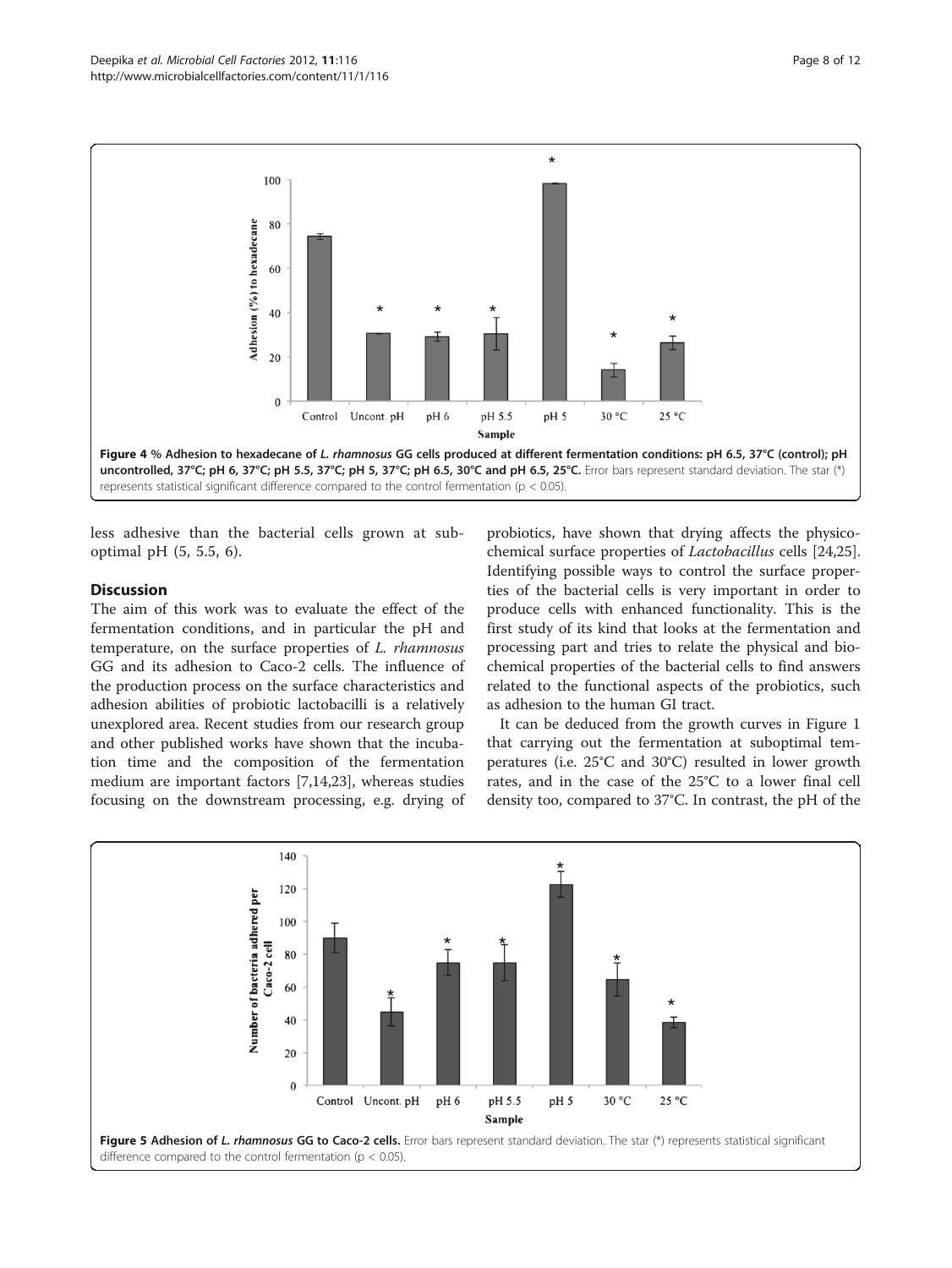fermentation, within the range studied, did not seem to affect considerably the growth rate, nor the final cell density. The literature has shown that the pH and temperature influence the growth behaviour of lactobacilli and the final yield obtained, although substantial differences can be observed, depending on the strain. It has also been reported that a lower pH of fermentation, for example pH 5 compared to pH of around 6, is likely to result to the production of physiologically more robust cells [[26](#page-10-0)], which are able to survive better freezing and frozen storage [[12\]](#page-10-0), freeze drying [\[27](#page-10-0)] and acid stress [[28\]](#page-10-0). In the case of temperature, it was also suggested that suboptimal conditions of growth, for example 30°C compared to 37°C, produced cells that were better able to survive freezing and frozen storage. A link was also shown to exist between the membrane fatty acid composition and increased cryotolerance [\[12](#page-10-0)]. The conditions used in this study for the control fermentation, i.e. 37°C and pH 6.5, are typical for Lactobacillus growth and reflect the optimal conditions for achieving high cell yields, while the fermentation medium used is typical of a growth medium used for large production, and was optimised in a previous study in terms of cell growth and cell survival upon freeze drying [[10](#page-10-0)]. The rationale behind selecting pH and temperature values lower than the optimal was the increased robustness and improved technological properties observed in previous studies, which were most likely associated with compositional and conformational changes taking place at the cell membrane. Thus, it could be likely that important changes were also taking place at the surface of the cells when growing the cells at such conditions, which would affect their adhesion properties.

The adhesion levels of the cells from the different fermentations ranged from 40 to 120 bacteria per Caco-2 cell (Figure [5\)](#page-7-0), which is within the range of previous reports [\[14,29,30](#page-10-0)]. The main source of knowledge about the adhesive properties of lactobacilli is from studies using in vitro model systems, although in vivo/ex vivo studies have also been used to a much lesser extent [\[31](#page-10-0)]. Various studies have shown a good correlation between in vitro adhesion, using for example Caco-2 and HT29 cell lines, and in vivo adhesion based on the results from human intervention studies [\[32,33](#page-10-0)]. Tissue culture cells, such as Caco-2, HT-29 and HT-29 MXT cells, are commonly used for *in vitro* adhesion studies [[34-36](#page-10-0)]. Caco-2 cells exhibit many properties of the small intestine as they form a polarised monolayer of differentiated columnar absorptive cells expressing a brush border [\[37\]](#page-10-0). In the present study, with the exception of the cells from the fermentation carried out at pH 5, the rest of the cells were significantly less adhesive to Caco-2 cells compared to the cells from the control fermentation  $(p < 0.05)$ .

The lowest adhesion to Caco-2 cells was observed for the cells from the 25°C and uncontrolled pH fermentation, which had a higher total N content and N/C ratio as compared to the control sample. The cells from the 25°C fermentation showed also a slightly lower total O content and O/C ratio compared to the control fermentation. In the same way, the cells from the 30°C were characterised by a lower adhesion value and a higher total N content and N/C ratio (0.10) than the control fermentation. The above suggest that the exposure of proteins at the surface of the cells was higher than in the case of the control fermentation, whereas the exposure of carbohydrates and phosphate-containing compounds was probably lower. Consequently, it could be deduced that a cell surface richer in proteins resulted in a lower adhesion to Caco-2 cells, a conclusion that has also been suggested by our previous published studies [[14\]](#page-10-0). No differences were observed between the concentrations of various functional groups, especially the  $C_{-}(O,N)$ ,  $C_{=}O$ and O-C-O groups, which could correspond to carbohydrates. On the other hand, a considerable increase in the case of the  $O = (C,P)$  group for the uncontrolled pH, pH 5.5, 25°C and 30°C fermentations was observed compared to the control fermentation. This could potentially suggest an increase in the concentration of amide bonds, and thus of proteins. The results obtained from the XPS analysis coincided with the FT-IR results, although it is difficult to quantitatively correlate these. The FT-IR data showed a peak shift in the carbohydrate region of the spectra  $(1200 - 950 \text{ cm}^{-1})$ , as well as a number of peaks that emerged in the amide I and II regions, which could suggest that conformational changes took place in the cell surface components. Principle Component Analysis (PCA) was performed on the FTIR data. Though the subtle differences observed in the peak shift were not picked in the PCA analysis and were not statistically significant. These changes along with other compositional and conformational modifications of the bacterial surface might have an effect on the net surface properties such as adhesion to Caco-2 cells. Interestingly, the hydrophobicity of the cells from the 25°C and 30°C fermentations was drastically reduced compared to the control, which is difficult to explain, as the general consensus is that hydrophilic cells are most likely covered by carbohydrates [[7,38,39](#page-10-0)]. However, this depends on the strain, and it most likely applies for Lactobacillus strains that contain the highly hydrophobic S-layer proteins, meaning that fermentation conditions that do not favour the expression of the S-layer proteins on the surface result in more hydrophilic cells. However, L. rhamnosus GG does not contain an S-layer. In addition, calculation of the GRAVY index for the key surface proteins that were identified by proteomic analysis, and which are listed in Table [4,](#page-6-0) indicated that they were all hydrophilic. This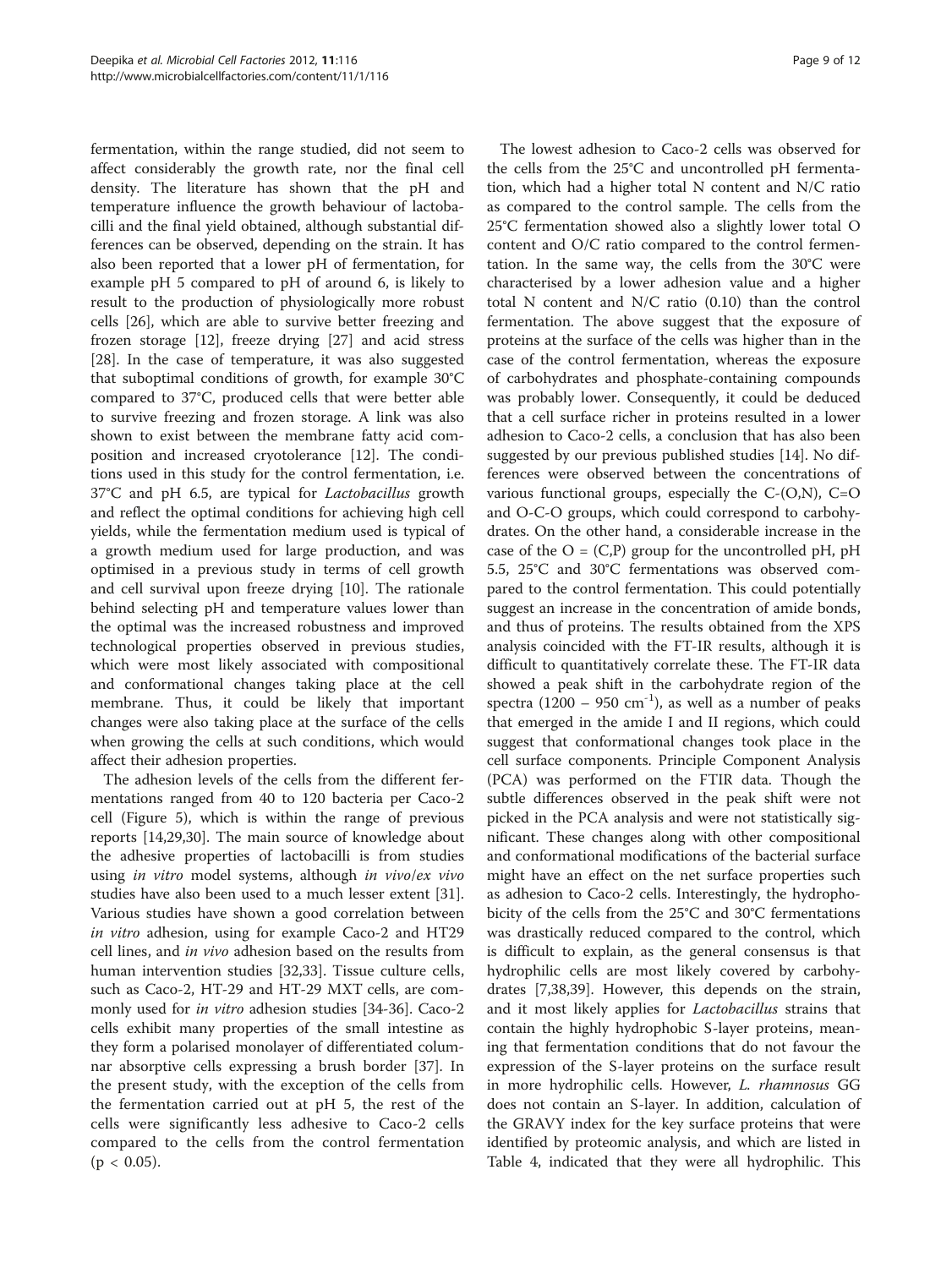<span id="page-9-0"></span>could thus explain the observed decrease in the hydrophobicity for these particular samples.

The cells from the fermentations carried out at pH 6, pH 5.5, and with no pH control, exhibited significantly  $(p < 0.05)$  lower adhesion to Caco-2 cells compared to the cells from the control fermentation. The atomic ratios and the concentrations of the functional groups obtained from XPS analysis, were similar to those for the 25°C and 30°C fermentations, suggesting that the cells had a protein-rich surface with very low amounts of phosphate-containing compounds. These observations were also in agreement with the hydrophobicity values, which were considerably lower than in the case of the control fermentation. Regarding the fermentation carried out at pH 5, the cells showed higher adhesion than the cells from the control fermentation, and very high hydrophobicity as compared to the control ( $p < 0.05$ ). It is interesting to note that the XPS data in this case were more similar to the data from the control fermentation rather than to the other fermentations, and more specifically the total N and O content. Also, the concentrations of the C-(O,N), C=O and O-C-O groups were all similar, suggesting a similar surface composition to the cells from the control fermentation. The differences in adhesion between the cells from the pH 5 fermentation and the control fermentation could be either due to differences in the surface composition, in particular carbohydrates, which were not picked up by the XPS analysis, or to differences in the levels or profiles of the surface proteins. However, proteomic analysis indicated no differences in the protein profiles between all the fermentation samples, although quantitative analysis was not conducted; such work is planned for the future. In summary, all the samples contained proteins that have been associated with the adhesion of various lactobacilli. Table [4](#page-6-0) enlists the proteins identified on the bacterial cell surface, their target site and molecular mass, as reported in previous studies. Among these, α-enolase, elongation factor Tu (EF-Tu), glyceraldehyde-3-phosphate dehydrogenase (GAPDH), and GroES chaperonin stand out in terms of likely importance. More specifically, α-enolase has been shown to be involved in the adhesion of *L. johnsonii* and *L. crispatus* to extracellular matrix components [[40,41](#page-11-0)], EF-Tu in the adhesion of L. plantarum [[42](#page-11-0)] and L. johnsonii [\[43](#page-11-0)] to intestinal cells, GroEL in the adhesion of probiotics and pathogens to the gastrointestinal mucosa [\[44](#page-11-0)], and GAPDH in the adhesion of L. plantarum to Caco-2 cells [\[45](#page-11-0)]. It is interesting however to note that the association of enolase and GAPDH with the cell wall of *L. crispatus* has been shown to be pH dependent, with the strongest association being at pH 5 [[46](#page-11-0)]. In accordance with this, the high levels of adhesion observed for the grown at pH 5, could be attributed to the stronger association of these two proteins with the cell wall of L. rhamnosus GG, although this is a hypothesis that needs to be investigated further.

A pili containing human mucus binding protein has been identified in *L. rhamnosus* GG, which could explain how this strain may persist in the host and compete with pathogens for residence sites in the human intestinal tract [[47\]](#page-11-0). The study reported that the pili were required for the adhesion of the bacteria to the host and suggested a possible role of pili in other probiotic effects as well. Another study from the same group reported a number of pilin subunits in the same strain and showed that they play a role in the adhesion of bacteria to the intestinal mucus [[48\]](#page-11-0). In the present study the pili protein was detected, however not at significant levels, therefore it was not included in the analysis. A similar result was also reported in another study on the surface proteins of L. rhamnosus GG [\[49](#page-11-0)]. The reasons for this are likely to be differences in the extraction process or the growth conditions.

#### Conclusions

The temperature and the pH of the fermentation influenced the surface composition, hydrophobicity and the levels of adhesion of L. rhamnosus GG to Caco-2 cells. It was deduced from the data that a protein rich surface reduced the adhesion ability of the cells. The study showed that 37 C growth temperature and pH 6.5 are the best conditions of production of LGG cells with high adhesion ability. Use of suboptimal pH 5 stress also seemed to have a positive effect on bacterial adhesion. Therefore, manipulating the fermentation conditions towards the production of cells with carbohydrate rich surfaces is likely to result to the production of more adhesive bacterial cells.

## Additional files

- [Additional file 1:](http://www.biomedcentral.com/content/supplementary/1475-2859-11-116-S1.bmp) XPS spectrum of pH uncontrolled Fermentation.
- [Additional file 2:](http://www.biomedcentral.com/content/supplementary/1475-2859-11-116-S2.doc) Figure S1. Principle Component Analysis.
- [Additional file 3:](http://www.biomedcentral.com/content/supplementary/1475-2859-11-116-S3.doc) List of proteins detected on the surface of
- L. rhamnosus GG.

#### Competing interests

The authors declare that they have no competing interests.

#### Authors' contributions

GD carried out the experimental work and drafted the manuscript, EK helped in carrying out the proteomic work, CB kindly gave advice on the surface analysis and provided the facilities for proteomic, XPS and FTIR work, CRH performed the XPS work and DC provided the overall guidance and supervision of the project.

#### Acknowledgements

The authors wish to thank the Society for General Microbiology (SGM), the Felix Foundation, and the Engineering and Physical Sciences Research Council (EP/E053556/1, EP/E036252/1) for their financial contributions.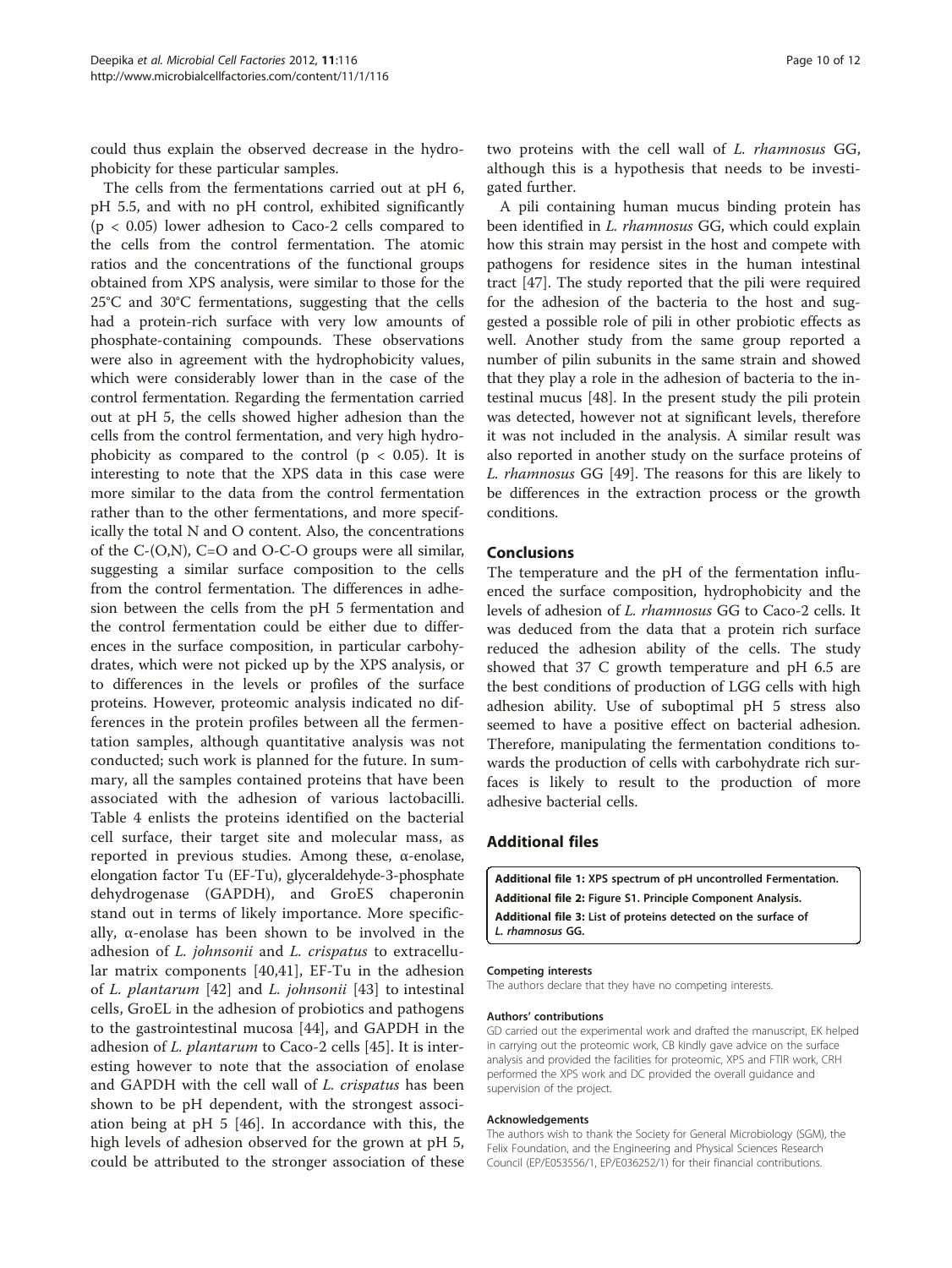#### <span id="page-10-0"></span>Author details

<sup>1</sup> Food and Nutritional Sciences, University of Reading, PO Box 226, Reading, UKRG6 6AP. <sup>2</sup>CheLSI Institute, Chemical and Biological Engineering, University of Sheffield, Sheffield, UK. <sup>3</sup>Sheffield Surface Analysis Centre, Kroto Research Institute, University of Sheffield, Sheffield, UK.

Received: 18 November 2011 Accepted: 7 August 2012 Published: 29 August 2012

#### References

- 1. Alander M, Satokari R, Korpela R, Saxelin M, Vilpponen-Salmela T, Mattila-Sandholm T, von Wright A: Persistence of colonization of human colonic mucosa by a probiotic strain, Lactobacillus rhamnosus GG, after oral consumption. Appl Environ Microbiol 1999, 65:351–354.
- 2. Tuomola EM, Salminen SJ: Adhesion of some probiotic and dairy Lactobacillus strains to Caco-2 cell cultures. Int J Food Microbiol 1998, 41:45–51.
- 3. Ouwehand AC, Kirjavainen PV, Gronlund MM, Isolauri E, Salminen SJ: Adhesion of probiotic micro-organisms to intestinal mucus. Int Dairy J 1999, 9:623–630.
- De Leeuw E, Li XQ, Lu WY: Binding characteristics of the Lactobacillus brevis ATCC 8287 surface layer to extracellular matrix proteins. FEMS Microbiol Lett 2006, 260:210–215.
- Jacobsen CN, Nielsen VR, Hayford AE, Moller PL, Michaelsen KF, Paerregaard A, Sandstrom B, Tvede M, Jakobsen M: Screening of probiotic activities of forty-seven strains of Lactobacillus spp. by in vitro techniques and evaluation of the colonization ability of five selected strains in humans. Appl Environ Microbiol 1999, 65:4949-4956.
- 6. Dunne C, O'Mahony L, Murphy L, Thornton G, Morrissey D, O'Halloran S, Feeney M, Flynn S, Fitzgerald G, Daly C, Kiely B, O'Sullivan GC, Shanahan F, Collins JK: In vitro selection criteria for probiotic bacteria of human origin: correlation with in vivo findings. Am J Clin Nutr 2001, 73:386S-392S.
- 7. Schar-Zammaretti P, Dillmann ML, D'Amico N, Affolter M, Ubbink J: Influence of fermentation medium composition on physicochemical surface properties of Lactobacillus acidophilus. Appl Environ Microbiol 2005, 71:8165–8173.
- 8. Deepika G, Charalampopoulos D: Surface and adhesion properties of lactobacilli. Adv Appl Microbiol 2010, 70:127–152.
- 9. Ampatzoglou A, Schurr B, Deepika G, Baipong S, Charalampopoulos D: Influence of fermentation on the acid tolerance and freeze drying survival of Lactobacillus rhamnosus GG. Biochem Eng J 2010, 52:65-70.
- 10. Siaterlis A, Deepika G, Charalampopoulos D: Effect of culture medium and cryoprotectants on the growth and survival of probiotic lactobacilli during freeze drying. Lett Appl Microbiol 2009, 48:295–301.
- 11. Palmfeldt J, Hahn-Haġerdal B: Influence of culture pH on survival of Lactobacillus reuteri subjected to freeze-drying. Int J Food Microbiol 2000, 55:235–238.
- 12. Wang Y, Corrieu G, Béal C: Fermentation pH and temperature influence the cryotolerance of Lactobacillus acidophilus RD758. J Dairy Sci 2005, 88:21–29.
- 13. Carvalho AS, Silva J, Ho P, Teixeira P, Malcata FX, Gibbs P: Relevant factors for the preparation of freeze dried lactic acid bacteria. Int Dairy J 2004, 14:835–847.
- 14. Deepika G, Green RJ, Frazier RA, Charalampopoulos D: Effect of growth time on the surface and adhesion properties of Lactobacillus rhamnosus GG. J Appl Microbiol 2009, 107:1230–1240.
- 15. Ojeda JJ, Romero-Gonzalez ME, Bachmann RT, Edyvean RGJ, Banwart SA: Characterization of the cell surface and cell wall chemistry of drinking water bacteria by combining XPS, FTIR spectroscopy, modeling, and potentiometric titrations. Langmuir 2008, 24:4032–4040.
- 16. Izquierdo E, Horvatovich P, Marchioni E, Aoude-Werner D, Sanz Y, Ennahar S: 2-DE and MS analysis of key proteins in the adhesion of Lactobacillus plantarum, a first step toward early selection of probiotics based on bacterial biomarkers. Electrophoresis 2009, 30:949–956.
- 17. Laemmli UK: Cleavage of structural proteins during the assembly of the head of bacteriophage T4. Nature 1970, 227:680–685.
- 18. Gan CS, Reardon KF, Wright PC: Comparison of protein and peptide prefractionation methods for the shotgun proteomic analysis of Synechocystis sp PCC 6803. Proteomics 2005, 5:2468–2478.
- 19. Perkins DN, Pappin DJC, Creasy DM, Cottrell JS: Probability-based protein identification by searching sequence databases using mass spectrometry data. Electrophoresis 1999, 20:3551–3567.
- 20. Eboigbodin KE, Biggs CA: Characterization of the extracellular polymeric substances produced by Escherichia coli using infrared spectroscopic, proteomic, and aggregation studies. Biomacromolecules 2008, 9:686–695.
- 21. van der Mei HC, van de Belt-Gritter B, Pouwels PH, Martinez B, Busscher HJ: Cell surface hydrophobicity is conveyed by S-layer proteins-a study in recombinant lactobacilli. Colloids Surface B 2003, 28:127–134.
- Pradier CM, Rubio C, Poleunis C, Bertrand P, Marcus P, Compere C: Surface characterization of three marine bacterial strains by Fourier transform IR, X-ray photoelectron spectroscopy, and time-of-flight secondary-ion mass spectrometry, correlation with adhesion on stainless steel surfaces. J Physical Chem B 2005, 109:9540–9549.
- 23. Kelly P, Maguire PB, Bennett M, Fitzgerald DJ, Edwards RJ, Thiede B, Treumann A, Collins JK, O'Sullivan GC, Shanahan F, Dunne C: Correlation of probiotic Lactobacillus salivarius growth phase with its cell wallassociated proteome. FEMS Microbiol Lett 2005, 252:153–159.
- 24. Santivarangkna C, Wenning M, Foerst P, Kulozik U: Damage of cell envelope of Lactobacillus helveticus during vacuum drying. J Appl Microbiol 2007, 102:748–756.
- 25. Zarate G, Nader-Macias ME: Viability and biological properties of probiotic vaginal lactobacilli after lyophilization and refrigerated storage into gelatin capsules. Process Biochem 2006, 41:1779–1785.
- 26. Rault A, Bouix M, Beal C: Fermentation pH influences the physiologicalstate dynamics of Lactobacillus bulgaricus CFL1 during pH-controlled culture. Appl Environ Microbiol 2009, 75:4374–4381.
- 27. Palmfeldt J, Hahn-Hagerdal B: Influence of culture pH on survival of Lactobacillus reuteri subjected to freeze-drying. Int J Food Microbiol 2000, 55:235–238.
- 28. Saarela MH, Alakomi HL, Puhakka A, Matto J: Effect of the fermentation pH on the storage stability of Lactobacillus rhamnosus preparations and suitability of in vitro analyses of cell physiological functions to predict it. J Appl Microbiol 2009, 106:1204-1212.
- 29. Delgado S, O'Sullivan E, Fitzgerald G, Mayo B: Subtractive screening for probiotic properties of Lactobacillus species from the human gastrointestinal tract in the search for new probiotics. J Food Sci 2007, 72: M310–M315.
- 30. Gopal PK, Prasad J, Smart J, Gill HS: In vitro adherence properties of Lactobacillus rhamnosus DR20 and Bifidobacterium lactis DR10 strains and their antagonistic activity against an enterotoxigenic Escherichia coli. Intl J Food Microbiol 2001, 67:207–216.
- 31. Valeur N, Engel P, Carbajal N, Connolly E, Ladefoged K: Colonization and immunomodulation by Lactobacillus reuteri ATCC 55730 in the human gastrointestinal tract. Appl Environ Microbiol 2004, 70: 1176–1181.
- 32. Jacobsen CN, Rosenfeldt Nielsen V, Hayford AE, Møller PL, Michaelsen KF KF, Pærregaard A, Sandström B, Tvede M, Jakobsen M: Screening of Probiotic activities of forty-seven strains of Lactobacillus spp. by in vitro techniques and evaluation of the colonization ability of five selected strains in humans. Am J Clin Nutr 2001, 73:386–392.
- 33. Dunne C, O'Mahony L, Murphy L, Thornton G, Morrisey D, O'Halloran S, Feeney M, Flynn S, Fitzgerald G, Daly C, Kiely B, O'Sullivan GC, Shanahan F, Collins JK: In vitro selection criteria for probiotic bacteria of human origin: correlation with in vivo findings. Am J Clin Nutr 2001, 73:386-392.
- 34. Wang B, Li JS, Li QR, Zhang HY, Li N: Isolation of adhesive strains and evaluation of the colonization and immune response by Lactobacillus plantarum L2 in the rat gastrointestinal tract. Int J Food Microbiol 2009, 132:59–66.
- 35. Schillinger U, Guigas C, Holzapfel WH: In vitro adherence and other properties of lactobacilli used in probiotic yoghurt-like products. Int Dairy J 2005, 15:1289–1297.
- 36. Tuomola EM, Salminen SJ: Adhesion of some probiotic and dairy Lactobacillus strains to Caco-2 cell cultures. Int J Food Microbiol 1998, 41:45-51.
- 37. Hilgendorf C, Spahn-Langguth H, Regardh CG, Lipka E, Amidon GL, Langguth P: Caco-2 versus Caco-2/HT29-MTX co-cultured cell lines: Permeabilities via diffusion, inside- and outside-directed carrier-mediated transport. J Pharm Sci 2000, 89:63-75.
- 38. Boonaert CJP, Rouxhet PG: Surface of lactic acid bacteria: Relationships between chemical composition and physicochemical properties. Appl Environ Microbiol 2000, 66:2548–2554.
- 39. Pelletier C, Bouley C, Cayuela C, Bouttier S, Bourlioux P, BellonFontaine MN: Cell surface characteristics of Lactobacillus casei subsp casei, Lactobacillus